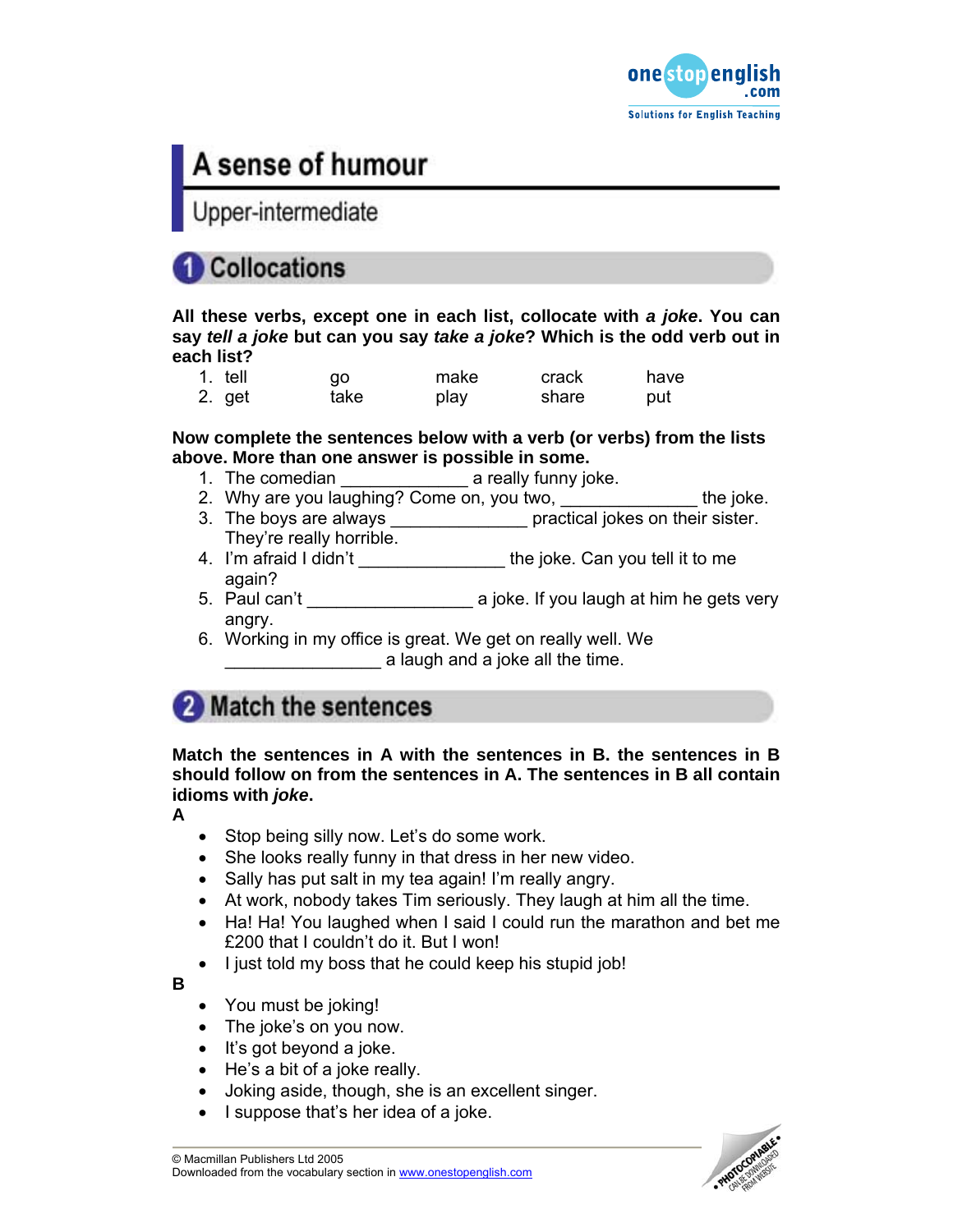

## <sup>8</sup> Prepositions

**The phrases below all mean** *to make jokes about someone or something in a friendly or unkind way***. First, fill the gaps with the correct prepositions or no preposition. Then decide which of these phrases can be friendly, and which are most unkind?** 

to make fun someone to poke fun someone to pull someone's leg to tease someone to take the mickey \_\_\_\_\_\_\_\_\_\_\_ someone to laugh \_\_\_\_\_\_ someone

## **Which is the best phrase to use in the situations below?**

- 1. The guys at work are really funny. Because I'm really tall, they say things like 'What's the weather like up there?' I make jokes about them too. We have a good laugh.
- 2. My brother is really mean. He saw me holding hands with Martin Pratt, so now, whenever he sees me, he makes kissing noises.
- 3. On my first day at school some older children called me horrible names and made me cry. All the other kids at school just laughed.

## **4** Match the words

## **Match the 'funny' people below to the lists of words and phrases connected to them.**

| clown                        | stand-up comedian                          |                                              | cartoonist                                 | satirist                                           |
|------------------------------|--------------------------------------------|----------------------------------------------|--------------------------------------------|----------------------------------------------------|
| 2. a punchline<br>3. sarcasm | 1. a practical joke<br>4. humorous drawing | slapstick<br>tell a gag<br>biting<br>caption | a red nose<br>timing<br>criticism<br>strip | a circus<br>audience<br>political<br>speech bubble |



 '**A shaggy dog story' is a joke that is long, repetitive, and ends with a punchline which is often not funny! It's funny, when told by somebody good at telling jokes, because it takes so long, and everybody wants to know what the punchline is!** 

**Read the shaggy dog story below. Do you get the joke?** 

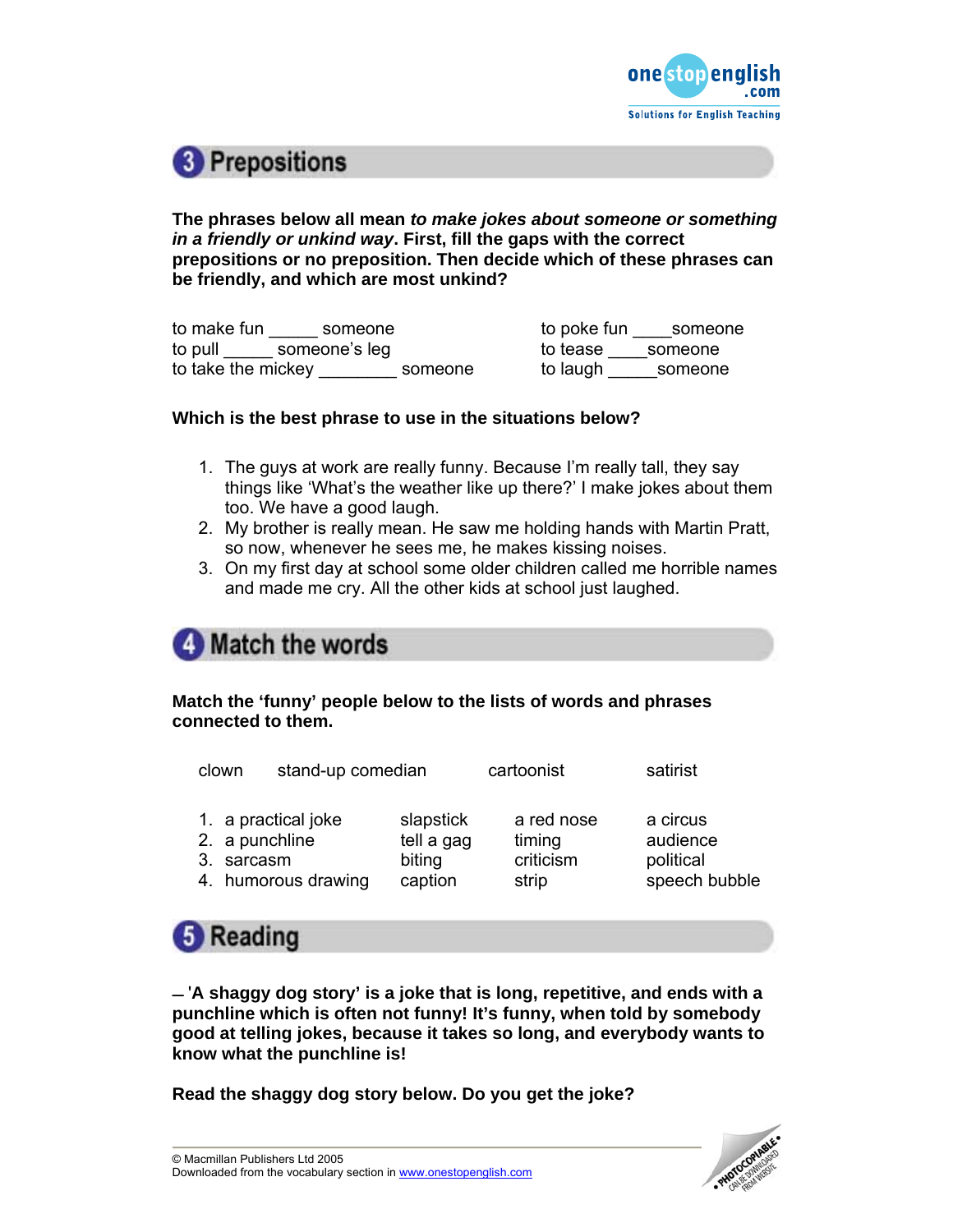

## **What a Dog!**

There's this dog, and it walks into a butcher's shop, walks up to the counter, and drops a note from its mouth. The butcher picks up the note, and it reads, 'Can I have 12 sausages, please. The dog has money in his mouth.' The butcher looks inside and finds a ten pound note between the dog's teeth. So he takes the money, and puts the sausages in a bag, placing it in the dog's mouth. The butcher is really impressed, and since it's close to closing time, he decides to shut up shop and follow the dog. So off he goes. The dog walks down the street, comes to a bus stop, and starts looking at the timetable. The butcher can't believe it. Anyway, a bus comes, and the dog climbs on. The butcher, by now open-mouthed, follows him onto the bus. The bus travels through the town and out into the suburbs. Eventually the dog stands on 2 back paws and pushes the button to stop the bus. Then it gets off, walks up to a house, and drops the groceries on the step. Then it walks back down the path, takes a big run, and throws itself - Wham! - against the door. There's no answer at the house, so the dog goes to the window, and beats its head against it several times, walks back, and waits at the door. The butcher watches as a big guy opens the door, and starts hitting the dog. Swearing at it. The butcher runs up, and stops the guy. 'What are you doing? The dog is so clever. He could be on TV.' 'He's not clever at all,' says the big guy. 'This is the second time this week that he's forgotten his key.'

## **6** Writing

## **Look at this list of features that are typical of a shaggy dog story. Which one is not true?**

- 1. The use of the narrative present to make the story immediate.
- 2. Short sentences.
- 3. The use of narrative phrases like *'There's this guy and he…'*
- 4. The use of conditional forms.
- 5. Simple linking words like *so*, *then*, *anyway*.
- 6. The use of direct speech.

#### **Now prepare to tell the shaggy dog story below. Rewrite it, using the features listed above, and adding any extra details you think might improve the story.**

## **The three-legged chicken**

A man/driving along a road in the country/saw a three legged chicken/followed it/chicken running at 30 mph/drove faster/chicken accelerated/60 mph!!!/Man followed chicken to farmhouse/saw farmer/'How did you get all these three legged chickens?'/The farmer said he bred them/He said he loved chicken legs/Driver amazed/'How do they taste?/'Don't know, I can't catch them…'

## **Tell your partner the shaggy dog story.**

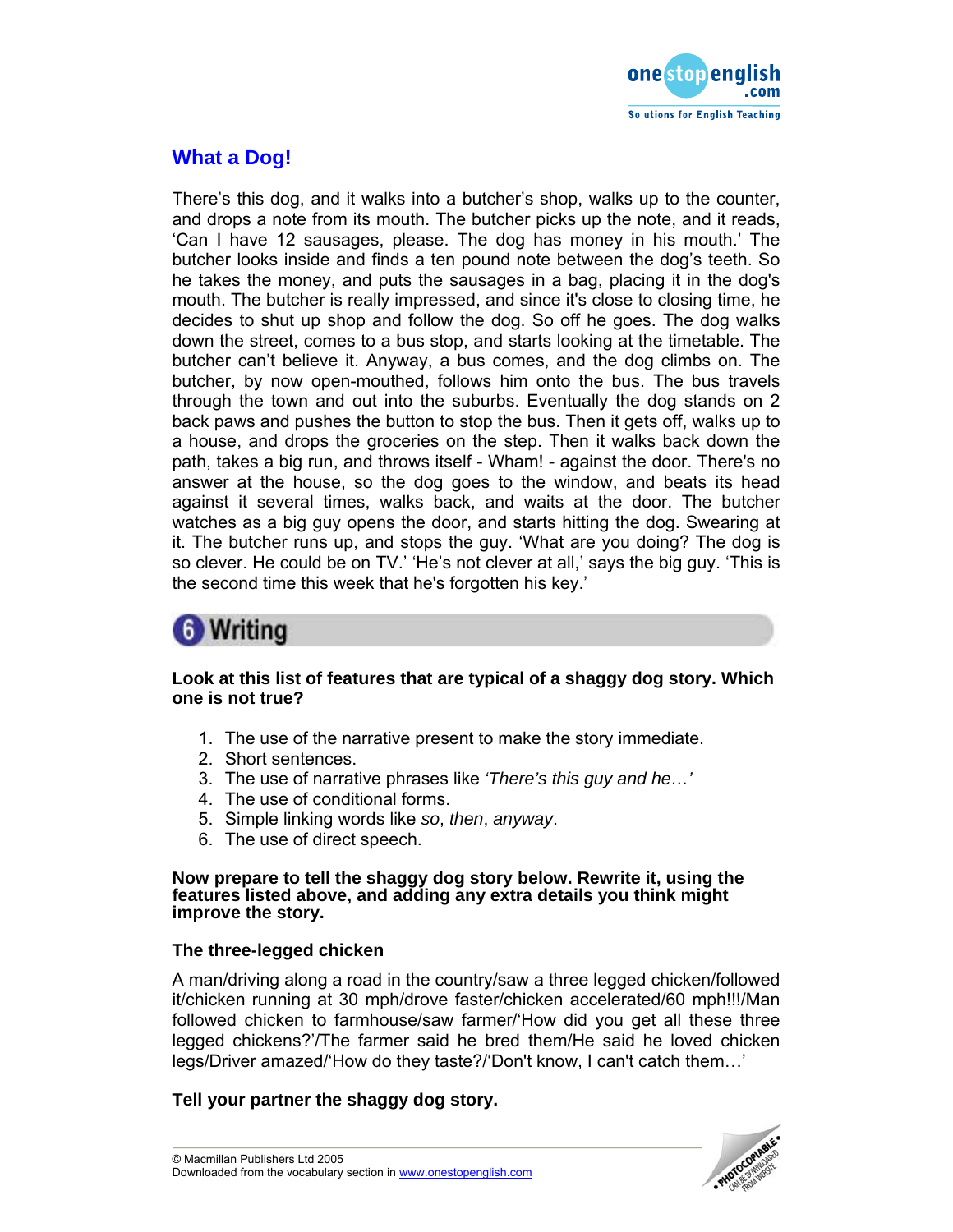



**Think of a good joke or shaggy dog story, which you know in your first language. Prepare to tell it in English. Tell the class the joke. Is it still funny in English?** 



## **Humour Dictionary Quiz**

- 1. What is a *humorist*?
- 2. Which of these adjectives collocate with *humour*: black, dry, sardonic, green, wry?
- 3. How do you spell *humour* in American English?
- 4. Find two adjectives you can form from *humour*.
- 5. If you are *in a bad humour*, how do you feel?
- 6. Where is your *funny bone*?
- 7. What is *funny business*?
- 8. What's the difference between *funny ha-ha* and *funny peculiar*?
- 9. What do you mean if you say *It's a funny old world*.
- 10. If you say*, It's funny how she always passes her exams*, do you mean that it is amusing?
- 11. Is a Ferrari a *funny little* car?

*This activity was compiled using the Macmillan English Advanced Learner's Dictionary and CD Rom. To find out more about using dictionaries go to http://www.macmillandictionary.com .* 

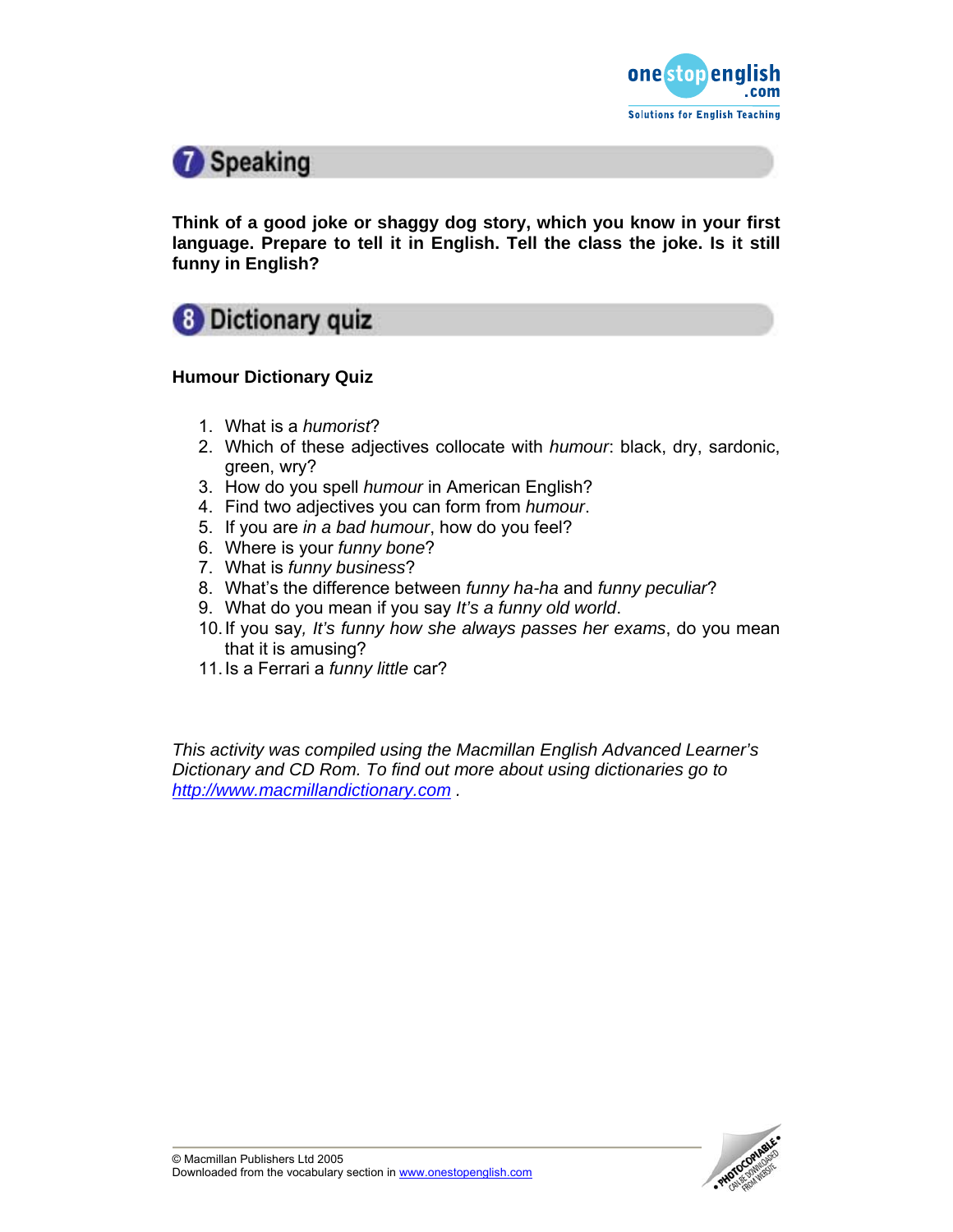

## **Teacher's notes – A sense of humour**

**1) Put the students in pairs to decide which verb does not collocate with**  *a joke* **in each list.** 

### **Answers:**

- 1. go
- 2. put

**Then ask the students to complete the sentences with a verb (or verbs) from the lists.** 

### **Answers:**

- 1. The comedian *told/made/cracked* a really funny joke.
- 2. Why are you laughing? Come on, you two, *share* the joke.
- 3. The boys are always *playing* practical jokes on their sister. They're really horrible.
- 4. I'm afraid I don't *get* the joke. Can you tell it to me again?
- 5. Paul can't *take* a joke. If you laugh at him he gets very angry.
- 6. Working in my office is great. We get on really well. We *have* a laugh and a joke all the time.

**2) Put the students in pairs to match the sentences in A with the sentences in B that probably come next. The sentences in B all contain idioms with** *joke***.** 

## **Answers:**

| A                                                             |                                      |  |
|---------------------------------------------------------------|--------------------------------------|--|
| Stop being silly now. Let's do some   It's got beyond a joke. |                                      |  |
| work.                                                         |                                      |  |
| She looks really funny in that dress                          | Joking aside, though, she is an      |  |
| in her new video.                                             | excellent singer.                    |  |
| Sally has put salt in my tea again!                           | I suppose that's her idea of a joke. |  |
| I'm really angry.                                             |                                      |  |
| At work, nobody takes Tim   He's a bit of a joke really.      |                                      |  |
| seriously. They laugh at him all the                          |                                      |  |
| time.                                                         |                                      |  |
| Ha! Ha! You laughed when I said I                             | The joke's on you now.               |  |
| could run the marathon and bet me                             |                                      |  |
| £200 that I couldn't do it. But I won!                        |                                      |  |
| I just told my boss that he could                             | You must be joking!                  |  |
| keep his stupid job!                                          |                                      |  |

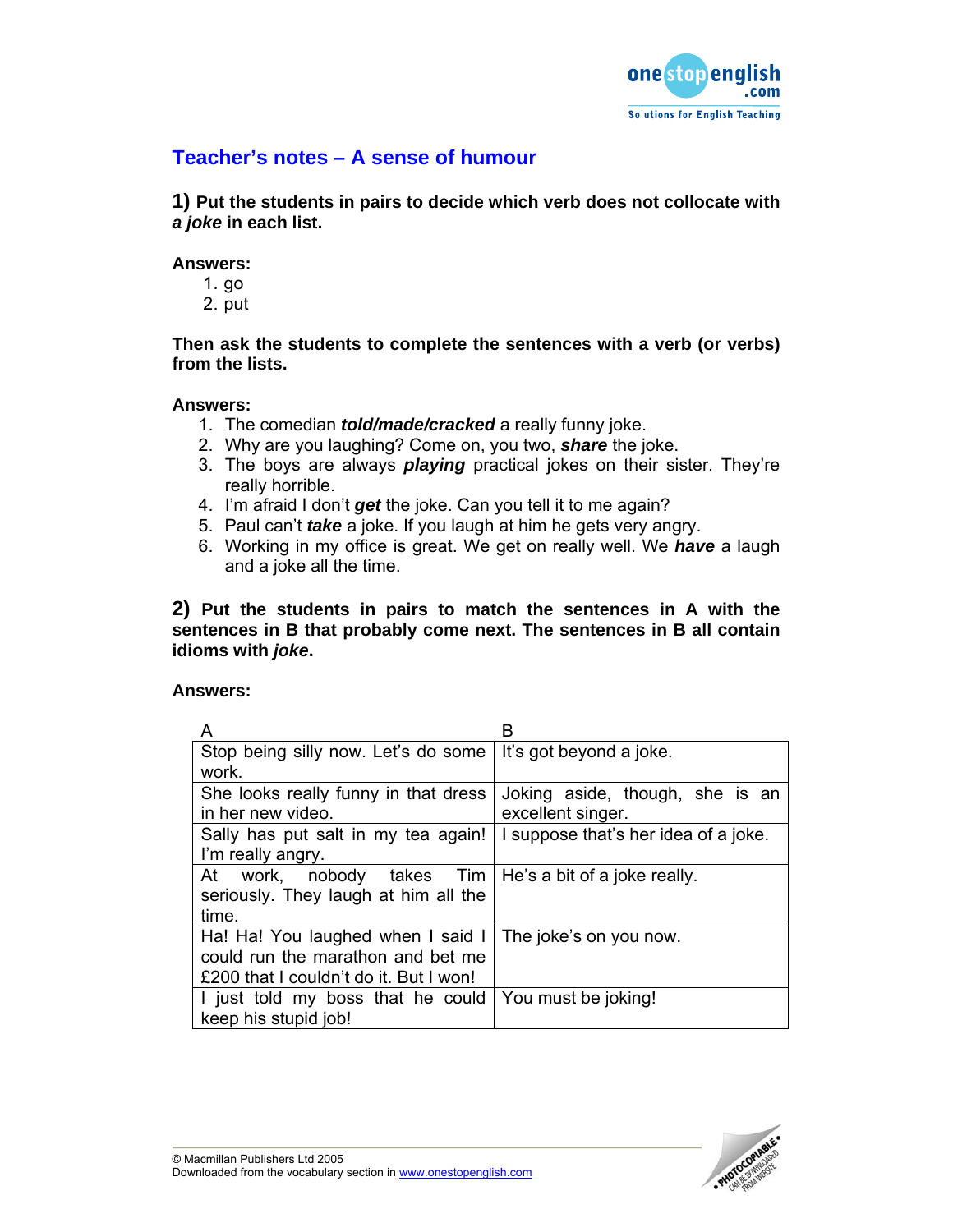

## **3) Put the students in pairs to fill the gaps with the correct prepositions or no preposition, then ask them to decide which of the phrases can be friendly, and which are most unkind.**

### **Answers:**

to make fun of someone to poke fun at someone to pull someone's leg to tease someone to take the mickey out of someone to laugh at someone

to make fun of someone, to poke fun at someone, and to laugh at someone are most unkind.

### **Ask the students to decide which is the best phrase to use in the situations described.**

### **Answers:**

- 1. pull someone's leg/take the mickey out of someone
- 2. make fun of/poke fun at/tease
- 3. make fun of/poke fun at/laugh at

**4) Put the students in pairs to match the 'funny' people to the lists of words and phrases connected to them.** 

#### **Answers:**

- 1. clown
- 2. stand-up comedian
- 3. satirist
- 4. cartoonist

**5) Read the introduction as a class, and make sure the students know what a 'shaggy dog story' is.** 

**Ask the students to read the shaggy dog story. Do they get the joke?** 

**6) As a class, discuss the list of features that are typical of a shaggy dog story. Which one is not true?** 

**Answer:** 

4. is not true.

**Put the students in pairs to prepare to tell the shaggy dog story. Ask them to rewrite it, using the features listed, and adding any extra details they think might improve the story. Monitor and give lots of help.** 

**Suggested answer: The Three-Legged Chicken**